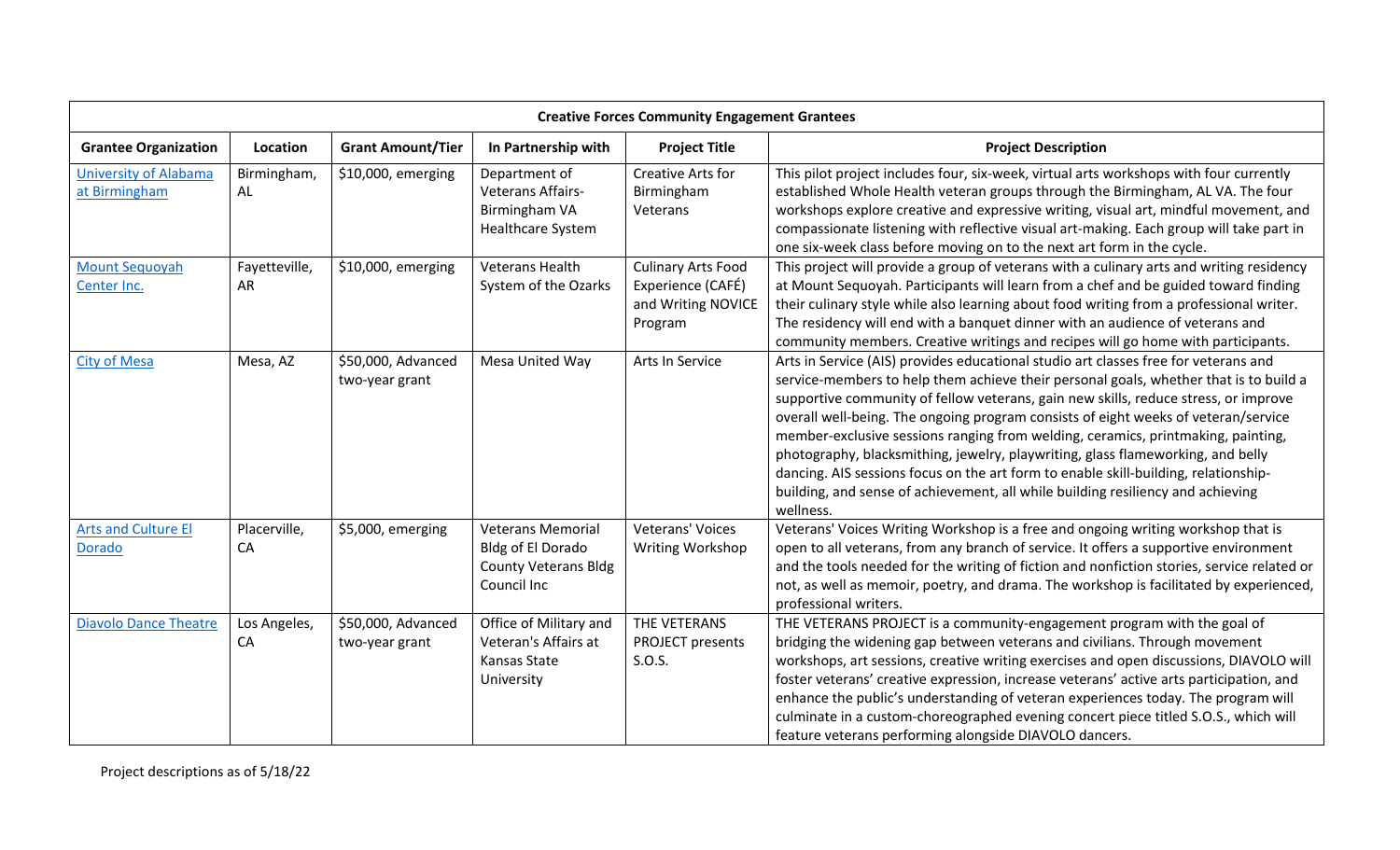| <b>Old Globe Theatre</b>    | San Diego, CA | \$50,000, Advanced | Veterans Village of      | The Old                    | The Old Globe/Veterans Village Theatre Initiatives are a series of six year-round       |
|-----------------------------|---------------|--------------------|--------------------------|----------------------------|-----------------------------------------------------------------------------------------|
|                             |               | two-year grant     | San Diego                | Globe/Veterans             | programs for homeless veterans at Veterans Village San Diego. In order to meet          |
|                             |               |                    |                          | <b>Village Theatre</b>     | participants' needs and goals at any stage of their recovery, each program sets         |
|                             |               |                    |                          | Initiatives                | different expectations for the length and depth of participant commitment. The Old      |
|                             |               |                    |                          |                            | Globe/Veterans Village Theatre Initiatives help veterans express themselves creatively, |
|                             |               |                    |                          |                            | build social networks, and improve their employment outcomes.                           |
| Resounding Joy Inc.         | San Diego, CA | \$50,000, Advanced | Social and               | Semper Sound               | Community programming will improve the health, well-being, and quality of life of       |
|                             |               | two-year grant     | Environmental            |                            | military service members, veterans, and their families through music arts activities,   |
|                             |               |                    | Entrepreneurs            |                            | instruction, and opportunities to perform. Semper Sound's trauma-informed programs      |
|                             |               |                    |                          |                            | are enhanced by the expertise of Board-Certified music therapists, who serve as         |
|                             |               |                    |                          |                            | coaches, teachers, and guides for participants.                                         |
| <b>Tampa Bay Performing</b> | Tampa, FL     | \$50,000, Advanced | James A. Haley           | <b>Straz Salutes</b>       | Straz Salutes will provide multiple access points to the performing arts, arts learning |
| Arts Center, Inc.           |               | two-year grant     | Veterans' Hospital       |                            | and artmaking for active duty and veteran military, their families, and caregivers. The |
|                             |               |                    |                          |                            | project activities include: Veterans Creative Arts Showcases, Vet Chat monthly virtual  |
|                             |               |                    |                          |                            | events, Veteran Civilian Arts Ensemble - a multidisciplinary space for veterans to      |
|                             |               |                    |                          |                            | explore performing and visual arts disciplines in classes at the Straz Center, and Four |
|                             |               |                    |                          |                            | Broadway Military Family Nights at selected touring Broadway performances.              |
| <b>Brushwood Center at</b>  | Riverwoods,   | \$50,000, Advanced | Captain James A.         | At Ease: Art and           | Brushwood Center will expand the At Ease program and support the improved well-         |
| <b>Ryerson Woods</b>        | IL            | two-year grant     | Lovell Federal Health    | <b>Nature for Veterans</b> | being of the military community through the combined power of art and nature.           |
|                             |               |                    | Care Center              |                            | Expansion will allow Brushwood Center to deepen engagement with the Captain James       |
|                             |               |                    |                          |                            | A. Lovell Federal Healthcare Center, while also extending services to more veterans     |
|                             |               |                    |                          |                            | and active duty personnel at the Naval Station Great Lakes through a diverse and        |
|                             |               |                    |                          |                            | robust offering of art, photography, and music classes, workshops, performances, and    |
|                             |               |                    |                          |                            | exhibitions.                                                                            |
| <b>University of Kansas</b> | Lawrence, KS  | \$25,000, Advanced | The University of        | <b>Modern Warriors</b>     | The Lied Center will collaborate with KU's Graduate Military Programs and Military-     |
| Center for Research,        |               | one-year grant     | Kansas' with KU          | Live - Engagements         | Affiliated Student Center to present Modern Warriors Live, an immersive narrative and   |
| Inc.                        |               |                    | <b>Graduate Military</b> | and Performance at         | music experience that chronicles one veteran's journey. Prior to the performance they   |
|                             |               |                    | Programs and the Lt.     | the University of          | will host "Modern Warrior Experience" that allows the MWL artists to collaborate with   |
|                             |               |                    | Gen. William K. Jones    | Kansas                     | local veterans empowering them to share their story through a unique Modern             |
|                             |               |                    | Military-Affiliated      |                            | Warrior format of storytelling.                                                         |
|                             |               |                    | <b>Student Center</b>    |                            |                                                                                         |
|                             |               |                    |                          |                            |                                                                                         |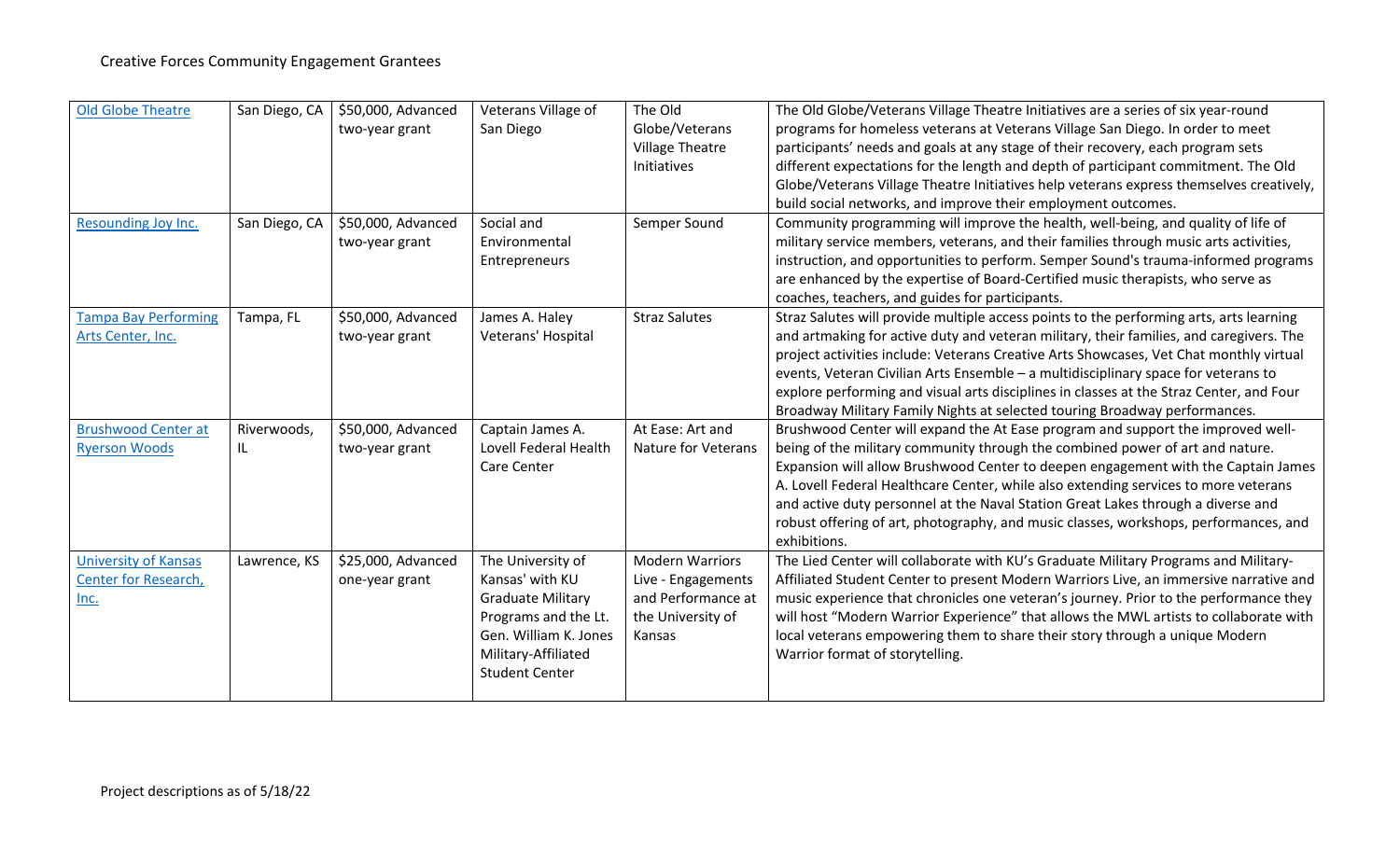| Dancing Well: The<br>Soldier Project, Inc.                              | Louisville, KY            | \$10,000, emerging                   | <b>Tapestry Folkdance</b><br>Center                                                                                                                                                       | Dancing Well                                                                                                                    | The Soldier Project's mission is to restore the wellbeing of veterans and families<br>affected by Post-Traumatic Stress Disorder (PTSD) and brain injury (BI) through<br>community dance. Through the power of live music, dance, and community, the<br>project uplifts veterans and families in need and build social connection for people<br>whose PTSD often leads to isolation and depression.                                                                                                                                                                                                                                                                                            |
|-------------------------------------------------------------------------|---------------------------|--------------------------------------|-------------------------------------------------------------------------------------------------------------------------------------------------------------------------------------------|---------------------------------------------------------------------------------------------------------------------------------|------------------------------------------------------------------------------------------------------------------------------------------------------------------------------------------------------------------------------------------------------------------------------------------------------------------------------------------------------------------------------------------------------------------------------------------------------------------------------------------------------------------------------------------------------------------------------------------------------------------------------------------------------------------------------------------------|
| Caregivers on the<br>Homefront, Inc.                                    | Kansas City,<br><b>MO</b> | \$10,000, Advanced<br>one-year grant | Elsa Adams-Littleton<br>(individual artist)                                                                                                                                               | Art on the<br>Homefront                                                                                                         | Art on the Homefront will partner with a local art teacher to host stand-alone painting<br>workshops both in-person and virtually, and include these workshops in existing<br>restorative weekend and Homefront Hangout programs. They will host a total of 24<br>workshops within the grant period to support military and veteran caregivers and<br>children.                                                                                                                                                                                                                                                                                                                                |
| <b>Frontline Arts, A New</b><br><b>Jersey Non-Profit</b><br>Corporation | Branchburg,<br>NJ         | \$50,000, Advanced<br>two-year grant | Readjustment<br><b>Counseling Services</b><br>(better known as Vet<br>Centers), Veterans<br>Health<br>Administration,<br><b>United States</b><br>Department of<br><b>Veterans Affairs</b> | Frontline Paper<br>Expanded Reach: In-<br>house Weekly,<br>Offsite monthly<br>workshops                                         | This project expands the outreach of the Frontline Paper veteran arts program via<br>enhanced weekly, and mobile monthly papermaking sessions at both Frontline Arts in<br>Branchburg, NJ and the South Jersey Vet Center in Egg Harbor, NJ as well as online. The<br>project starts with a training session for new facilitators, leading to 100 in-<br>house/virtual and 12 mobile workshops creating increased engagement with the<br>veteran community and service organizations over the course of two years, serving up<br>to 1,800 participants.                                                                                                                                        |
| DE-CRUIT, Inc.                                                          | New York, NY              | \$37,885, Advanced<br>two-year grant | New York City<br>Department of<br>Veterans' Services                                                                                                                                      | The DE-CRUIT<br>Program: Using<br>Theatre to Address<br><b>Trauma and Mental</b><br>Health Needs in<br><b>Military Veterans</b> | The DE-CRUIT program uses theatre, specifically Shakespeare, to address trauma and<br>mental health needs in veterans. DE-CRUIT is an evidence-based, veteran-led program<br>that uses principles from classical actor training, techniques of grounding and<br>breathing, and experiential analysis of Shakespeare's verse to build camaraderie<br>among the group members and to foster individual and collective healing. Participants<br>use the Shakespearean monologue form to construct personal trauma narratives<br>which they share with other veterans in the group and ultimately with the broader<br>civilian community through a culminating performance to an invited audience. |
| <b>Exit12 Dance Company</b><br>Inc.                                     | New York, NY              | \$10,000, emerging                   | Intrepid Museum<br>Foundation                                                                                                                                                             | Exit12 Workshops<br>for Veterans and<br>Refugees on the<br>Intrepid                                                             | Exit12 and the Intrepid Sea, Air, and Space Museum will deliver an 8-week creative<br>writing and choreography workshop, bringing together military veterans, their<br>families, and refugees from Afghanistan and Iraq. The participants will create poems,<br>choreography, music, and prose over the 8-weeks, focusing on sharing individual<br>stories with one another. A public performance of the works will take place at the<br>Intrepid Sea, Air, and Space Museum during Fleet Week/Memorial Day Weekend 2023.                                                                                                                                                                      |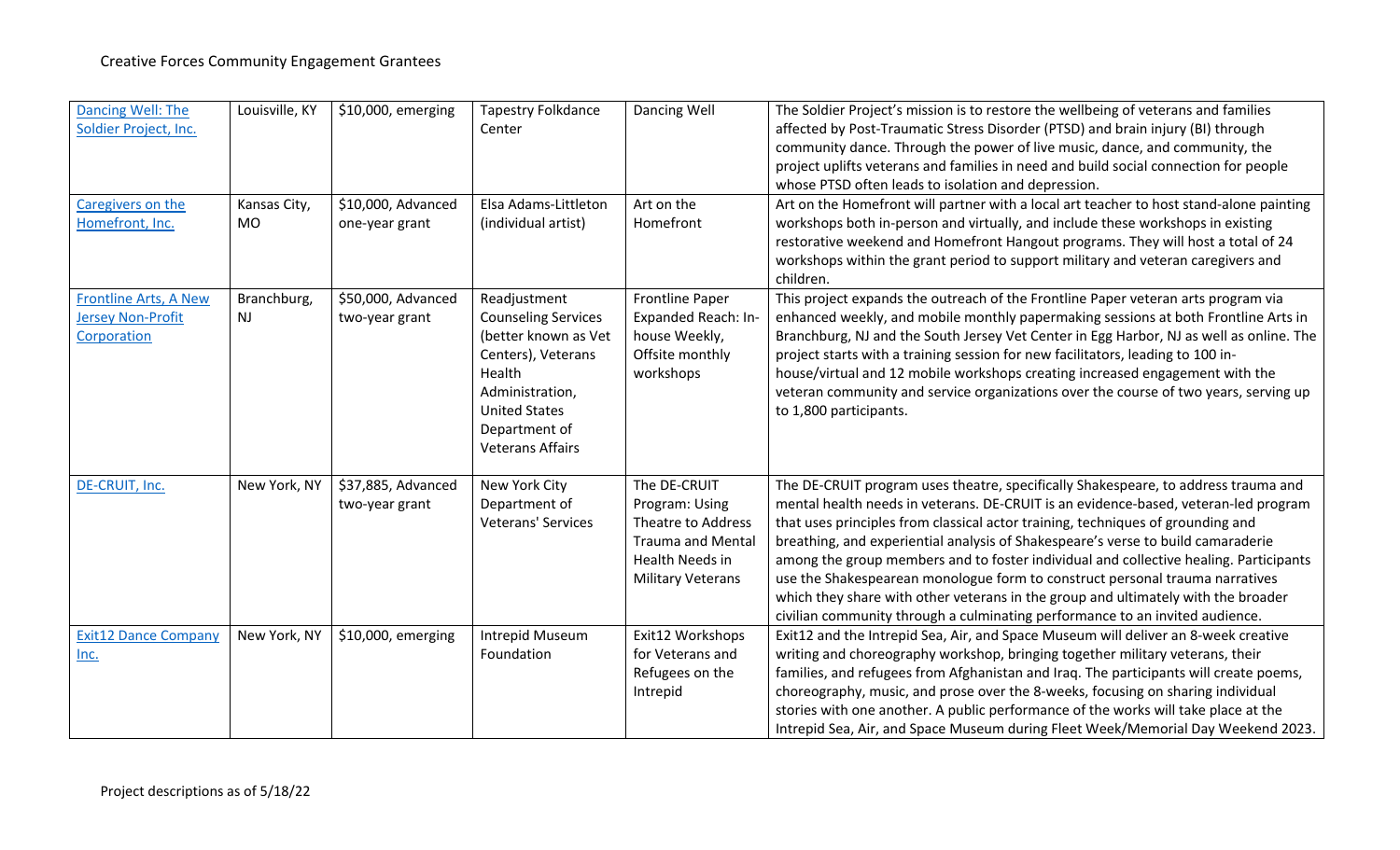| <b>Josephine Herrick</b>   | New York, NY | \$50,000, Advanced | Harlem Vet Center         | <b>Odyssey Project:</b>   | Over the course of two years, the Odyssey Project will bring together combat veterans    |
|----------------------------|--------------|--------------------|---------------------------|---------------------------|------------------------------------------------------------------------------------------|
| Project, Inc.              |              | two-year grant     |                           | <b>Warriors Come</b>      | for two three-month participatory photography workshops and ongoing mentoring,           |
|                            |              |                    |                           | Home                      | culminating in a large-scale public exhibition and book of their artwork. The project    |
|                            |              |                    |                           |                           | seeks to use group-based photography workshops and peer mentorship with veterans         |
|                            |              |                    |                           |                           | to explore the journey home from war in a safe space with other veterans who have        |
|                            |              |                    |                           |                           | the same shared experience, and create a new "unit" dedicated to engaging each           |
|                            |              |                    |                           |                           | other and the world around them in new ways through their camera lenses.                 |
| <b>The National Jazz</b>   | New York, NY | \$10,000, emerging | <b>Black Veterans for</b> | Jazz & Creative           | In partnership with Brooklyn, NY-based Black Veterans for Social Justice (BVSJ), NJMH    |
| <b>Museum in Harlem</b>    |              |                    | Social Justice, Inc.      | Veterans                  | will present a series of four free concerts. Three events will take place at BVSJ's      |
|                            |              |                    |                           |                           | auditorium and will include an educational component. The fourth concert will be         |
|                            |              |                    |                           |                           | presented outdoors at a park or other location near BVSJ as part of BVSJ's 2023          |
|                            |              |                    |                           |                           | Memorial Day celebration. All concerts will be held at physically accessible venues and  |
|                            |              |                    |                           |                           | will feature a jazz band, led by or featuring a veteran.                                 |
| <b>Literary Cleveland</b>  | Cleveland    | \$7,500, emerging  | VA Northeast Ohio         | Veterans' Voices          | "Veterans' Voices" will provide free creative writing workshops to Northeast Ohio        |
|                            | Heights, OH  |                    | Healthcare System         |                           | military service members and veterans. These poetry, fiction, and creative nonfiction    |
|                            |              |                    |                           |                           | classes will provide an opportunity for them to process their experiences, express their |
|                            |              |                    |                           |                           | creativity, advance their writing skills, and build relationships with other service     |
|                            |              |                    |                           |                           | members. The project will culminate in the publication of an anthology of writing by     |
|                            |              |                    |                           |                           | participants that will be shared with the public.                                        |
| <b>Modern Warrior Live</b> | Ravenna, OH  | \$50,000, Advanced | Cuyahoga Community        | The Modern                | Through an intensive 8-week Modern Warrior Experience workshop for rural veterans        |
|                            |              | two-year grant     | College                   | <b>Warrior Experience</b> | and four Modern Warrior LIVE performances each grant year, the project will weave        |
|                            |              |                    |                           |                           | honest first-person narration, world-class musicians, and stagecraft, and empower        |
|                            |              |                    |                           |                           | veterans to reflect, articulate, understand, and grow from trauma. In the Modern         |
|                            |              |                    |                           |                           | Warrior Experience portion, a small cohort is coached and supported to bring their       |
|                            |              |                    |                           |                           | own voices to the stage to express their fears, frustrations, and hopes; in the Modern   |
|                            |              |                    |                           |                           | Warrior LIVE shows the cofounder/veteran and musicians engage larger audiences to        |
|                            |              |                    |                           |                           | feel the hope and healing of artistic expression.                                        |
| <b>Tennessee</b>           | Memphis, TN  | \$10,000, Advanced | Memphis VA Medical        | Feast of Crispian -       | TSC's Military Veterans Health Program, Feast of Crispian-South, uses Shakespeare to     |
| <b>Shakespeare Company</b> |              | one-year grant     | Center                    | South                     | interactively aid Mid-South area heroes with post-deployment mental health and           |
|                            |              |                    |                           |                           | chemical dependency issues. This year-round residency employs specifically-trained       |
|                            |              |                    |                           |                           | TSC Teaching-Artists who lead multiple-week sessions for three distinct veteran in-      |
|                            |              |                    |                           |                           | patient populations at the Memphis VA Medical Center.                                    |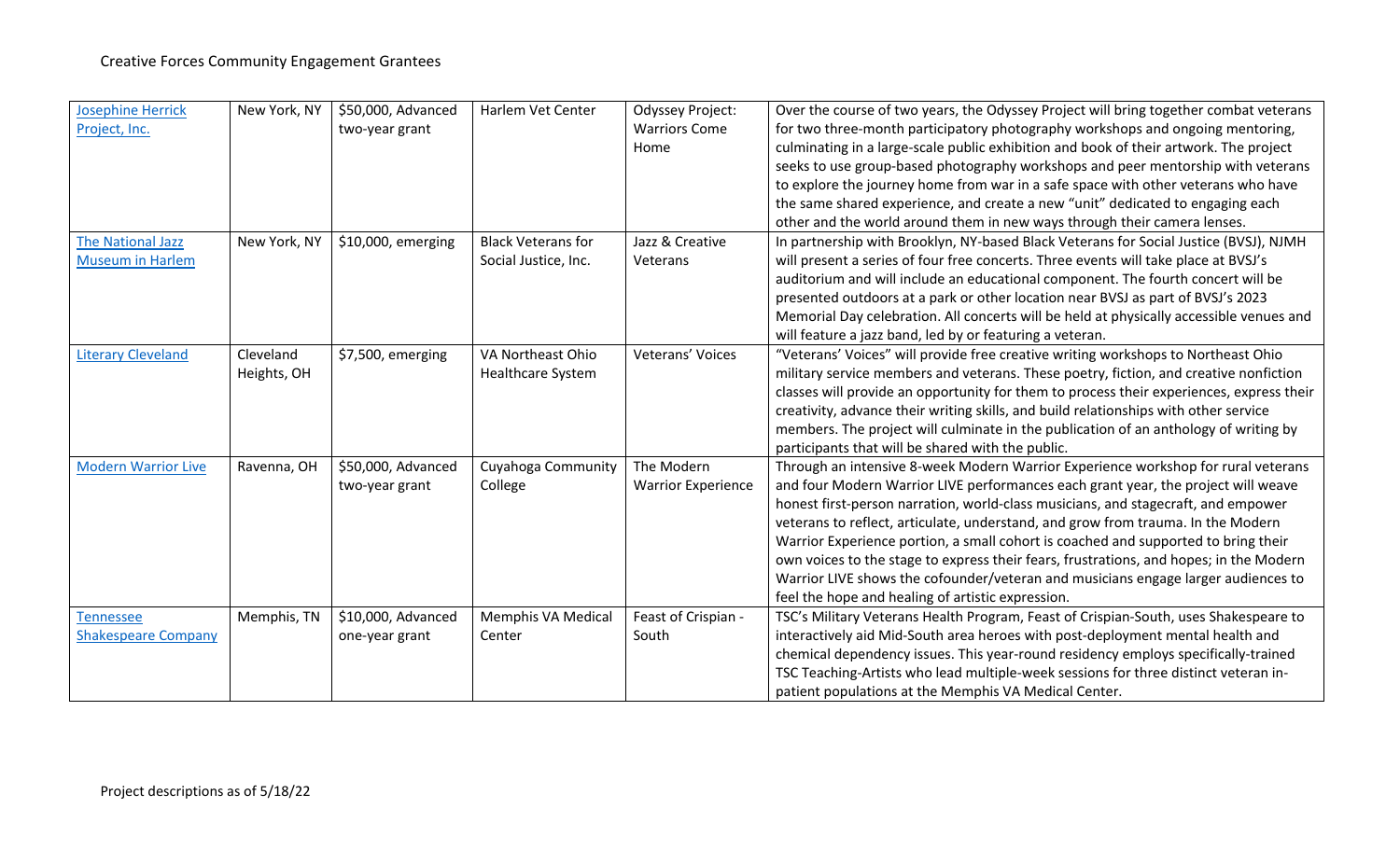| <b>Bihl Haus Arts Inc.</b>                                              | San Antonio,<br><b>TX</b> | \$50,000, Advanced<br>two-year grant | <b>Vet TRIIP</b>                                                                       | Forward, Arts!                                                                    | Forward, Arts! offers professionally taught drawing and painting classes free of charge,<br>including all art supplies, to veterans with PTSD, MST, and depression with the goal to<br>help ease veterans' emotional and physical pain through arts immersion. This project<br>will support the expansion of Forward, Arts! classes to reach a new population of<br>veterans, as well as training for new teachers and expansion of accessibility for<br>veterans.                                                                                                                                                                                                                    |
|-------------------------------------------------------------------------|---------------------------|--------------------------------------|----------------------------------------------------------------------------------------|-----------------------------------------------------------------------------------|---------------------------------------------------------------------------------------------------------------------------------------------------------------------------------------------------------------------------------------------------------------------------------------------------------------------------------------------------------------------------------------------------------------------------------------------------------------------------------------------------------------------------------------------------------------------------------------------------------------------------------------------------------------------------------------|
| <b>Center for African</b><br><b>American Military</b><br><b>History</b> | Houston, TX               | \$10,000, emerging                   | The Jung Center of<br>Houston                                                          | Military Inspired Art<br>Showcase (M.I.A.)                                        | M.I.A. is a multi-month art exhibition and programming schedule intended to leverage<br>the power of the arts to help create stronger community connections and enable local<br>military service members, veterans, and their families to unleash their inner creativity.<br>Artwork and exhibits reveal the effects of war upon our nation's heroes, provides<br>veterans with a creative venue for expression, and promotes patriotism in a positive<br>light.                                                                                                                                                                                                                      |
| <b>Armed Services Arts</b><br>Partnership                               | Alexandria,<br>VA         | \$50,000, Advanced<br>two-year grant | Virginia Stage<br>Company                                                              | <b>ASAP Community</b><br><b>Arts Chapters</b>                                     | ASAP will deliver evidence-based community arts programming to 700 unique veterans<br>across four Chapter communities - Hampton Roads, VA; Washington, DC; San Diego,<br>CA; and Indianapolis, $IN - as$ well as online. The project aims to significantly and<br>sustainably improve veterans' social connectedness, resilience, and self-esteem<br>through creative expression. Key elements of the program model include immersive<br>classes, introductory workshops, and frequent performances.                                                                                                                                                                                  |
| Art for the Journey                                                     | Richmond,<br>VA           | \$10,000, Advanced<br>one-year grant | <b>Hunter Holmes</b><br>McGuire VA Medical<br>Center                                   | <b>Veterans Art</b><br>Program                                                    | Veterans Arts Program provides monthly art-making experiences for up to 20 veterans<br>with service related disabilities/PTSD at the Hunter Holmes McGuire VA Medical<br>Center or other appropriate community locations. These experiences will produce art<br>created by the veterans to be taken home and exhibited in the community annually.<br>Programs are led by a team of artists and volunteers with the aim of creating not only<br>beautiful art, but a positive communal environment characterized by personal<br>engagement, friendship, and well-being. Projects include clay, memorial boxes, pour<br>and art-making with watercolor, acrylic, pencil and oil pastel. |
| <b>Museum of Glass</b>                                                  | Tacoma, WA                | \$10,000, Advanced<br>one-year grant | Joint Base Lewis-<br>McChord/Washington<br>State Office of<br><b>Veteran's Affairs</b> | Enriching the<br>Glassmaking<br>Experience for Hot<br>Shop Heroes<br>Participants | Museum of Glass has offered Hot Shop Heroes to more than 700 soldiers and veterans<br>for almost eight years. Hot Shop Heroes instructors work in partnership with the<br>referring therapists from Joint Base Lewis-McChord and the Washington State Office of<br>Veterans Affairs to provide each participant with artmaking experiences that support<br>their recovery. This project will enrich the Hot Shop Heroes experience by adding a<br>sketching component, and culminate each eight-week session with a celebration and a<br>certificate of achievement for participants.                                                                                                 |